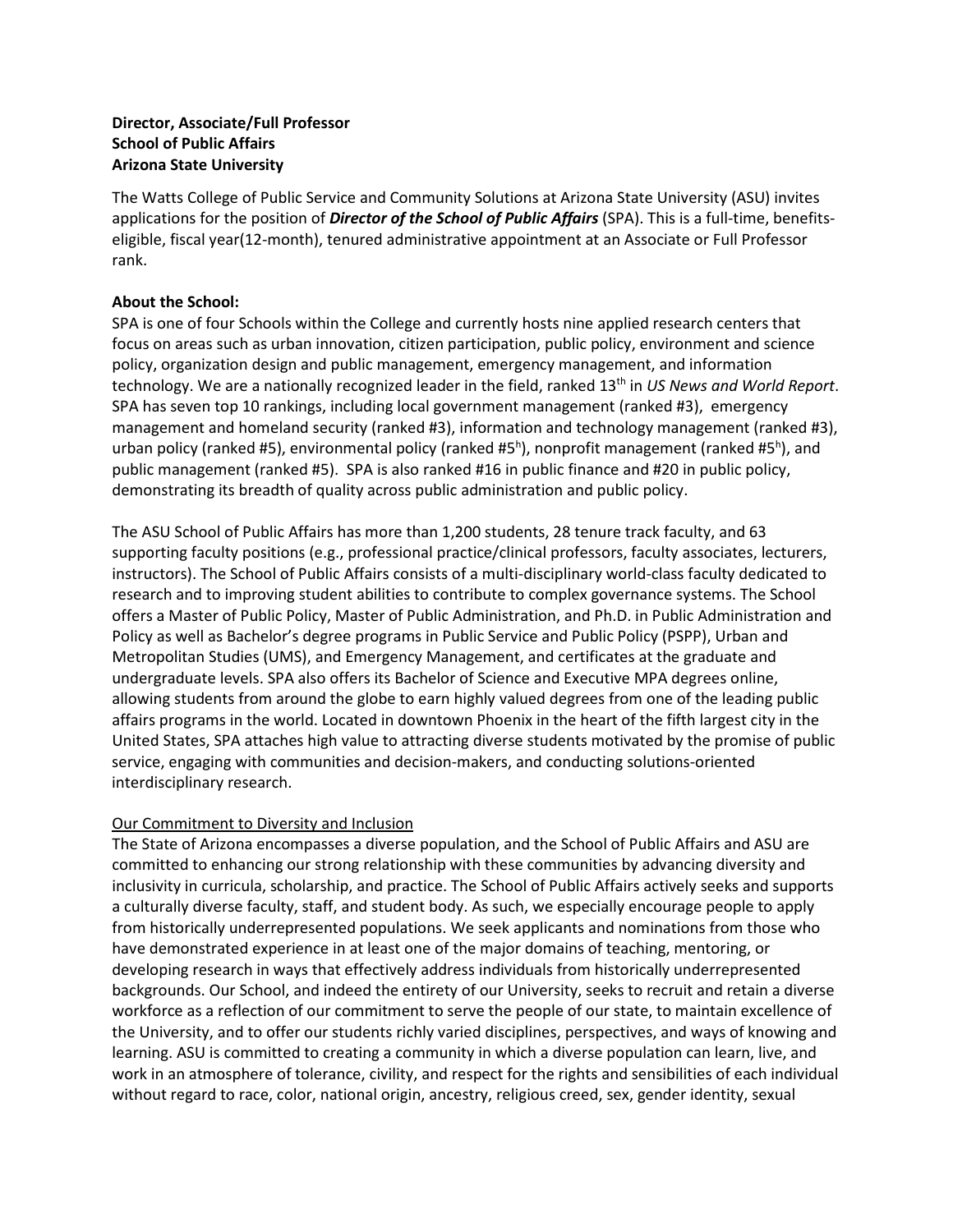orientation, marital status, disability, medical condition, age, political affiliation, veteran's status, or any other basis protected by law.

## **The SPA Director's Role and Responsibilities**

The new SPA director would join at a time of strong growth and exciting development. The school has recently integrated degree programs in Emergency Management and Homeland Security and Program Evaluation and Data Analytics, added two new research centers, and hired several new faculty members. SPA has also recently established an undergraduate degree in public service and public policy on ASU's Hainan campus in south China. In May of this year the School will co-host the Public Management Research Conference with the University of Arizona School of Government and Public Policy. There is opportunity to advance SPA's strategic direction, build new relationships, and train the next generation of leaders and scholars. For more information about SPA's opportunities for research, learning, practice, and community engagement, please visit our web site at [https://spa.asu.edu.](https://spa.asu.edu/)

# The Director's primary job responsibilities are to:

- **Further develop the School's strategic direction**
- **Support and advance the University and College missions**
- Manage, engage and communicate with staff and faculty for effective operations of SPA
- Carry out faculty hiring, promotion and tenure at the highest standards of excellence
- **Promote and facilitate mentoring and professional development of faculty and staff**
- Foster a top-quality and innovative curriculum that is responsive to the needs of students, employers and the community
- **EXEDENT** Continually develop vibrant and productive relationships with the community
- **E** Ensure that budgetary decision-making and execution are driven by principle, consultation, and accountability
- Foster a culture that seeks to advance diversity, equity, inclusion and belonging
- Cultivate and support faculty efforts for external funding
- Advance the academic research profile of the School of Public Affairs at ASU, in the community in the profession, nationally and internationally
- Encourage and enhance academic connections with other units in the Watts College of Public Service and Community Solutions and across the University

#### **Required Qualifications**

- Ph.D. in public administration, public policy or other related fields (e.g., psychology, economics sociology, law, political science) from an accredited institution
- A record of distinguished scholarly research and professional accomplishments that merits appointment as an associate/full professor with tenure
- **•** Demonstration of commitment to diversity, equity, inclusion, and belonging

#### **Desired Qualifications:**

- **EXECT** Leadership vision to advance the values and reputation of the School, College and University
- Experience administering academic programs, managing faculty and staff, and budgeting
- **Present or prior faculty rank of full professor**
- **Pemonstrated record of excellence in research, teaching, service and community engagement**
- **EXECOMMITMENT TO INTERFERITM** COMMITMENT COMMITMENT COMMITMENT COMMITMENT COMMITMENT COMMITMENT COMMITMENT COMMITMENT COMMITMENT COMMITMENT COMMITMENT COMMITMENT COMMITMENT COMMITMENT COMMITMENT COMMITMENT COMMITMENT COMM
- **•** Demonstrated track record in obtaining external funding
- **Exidence of active engagement with and inclusion of underrepresented groups in research,** teaching and outreach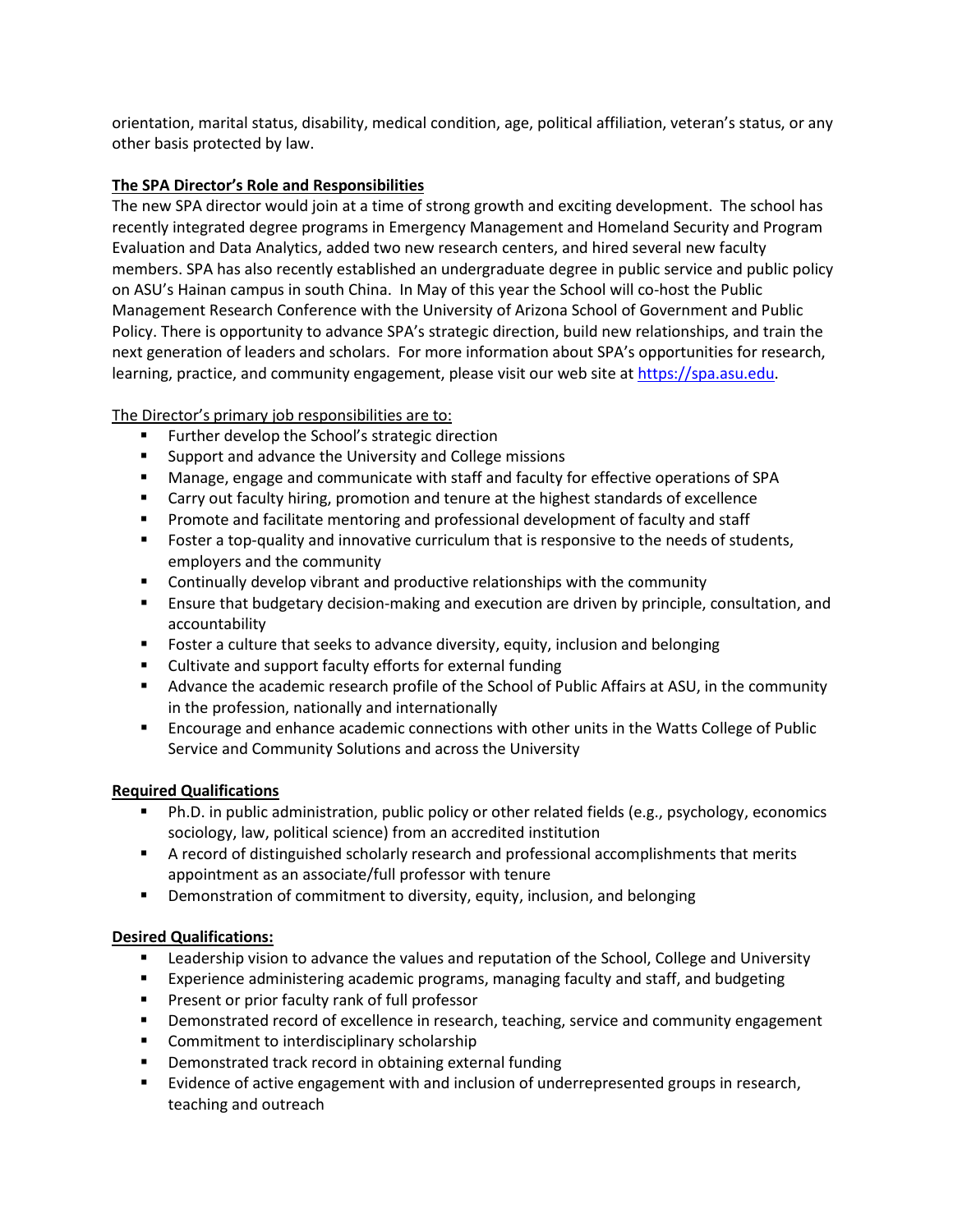**Demonstrated commitment to student success while working with broadly diverse student** populations

#### **Application Deadline**

The initial application deadline is **March 20, 2022 at 5:00 p.m.** Arizona Time. Applications will continue to be accepted on a rolling basis for a reserve pool. Applications in the reserve pool may then be reviewed in the order in which they were received until the position is filled.

## Application Procedure:

To apply, visit https://publicservice.asu.edu/content/jobs. Candidates will be asked to submit the following through their Interfolio dossier. Complete application materials must contain the following items:

- i. a letter of interest that addresses leadership experience and fit relative to the required and desired qualifications;
- ii. a complete curriculum vitae or resume that details the applicant's educational and professional history;
- iii. a statement that addresses how past and/or potential contributions to diversity and inclusion will advance SPA's and ASU's commitment to inclusive excellence; and
- iv. contact information for four references (to be contacted with candidate's permission at a later date).

Please direct any questions about the position to Dr. Eric Welch, the Search Committee Chair, at [EricWelch@asu.edu.](mailto:EricWelch@asu.edu)

#### **About Watts College and ASU**

ASU's Watts College of Public Service and Community Solutions is home to ASU's most diverse student body, with the highest percentage of minorities, transfer and working students – and the largest community of first-generation college students. Among our students are nearly 300 veterans and international students from 59 countries.

Arizona State University is a comprehensive public research university recognized as #1 in the United States for Innovation for the seventh consecutive year, ahead of MIT (3) and Stanford (7), according to *U.S. News & World Report*. We measure our success not by whom we exclude, but rather by whom we include and how they succeed; advancing research and discovery of public value; and assuming fundamental responsibility for the economic, social, cultural and overall health of the communities we serve.

It is the policy of Arizona State University to provide equal opportunity through affirmative action in employment and educational programs and activities. Discrimination is prohibited on the basis of race, color, religion, national origin, citizenship, sex, gender identity, sexual orientation, age, disability, disabled veterans, recently separated veterans, active duty wartime or campaign badge veterans and Armed Forces service medal veterans. Equal employment opportunity includes, but is not limited to, recruitment, hiring, promotion, termination, compensation, benefits, transfers, university-sponsored training, education, tuition assistance, and social and recreational programs.